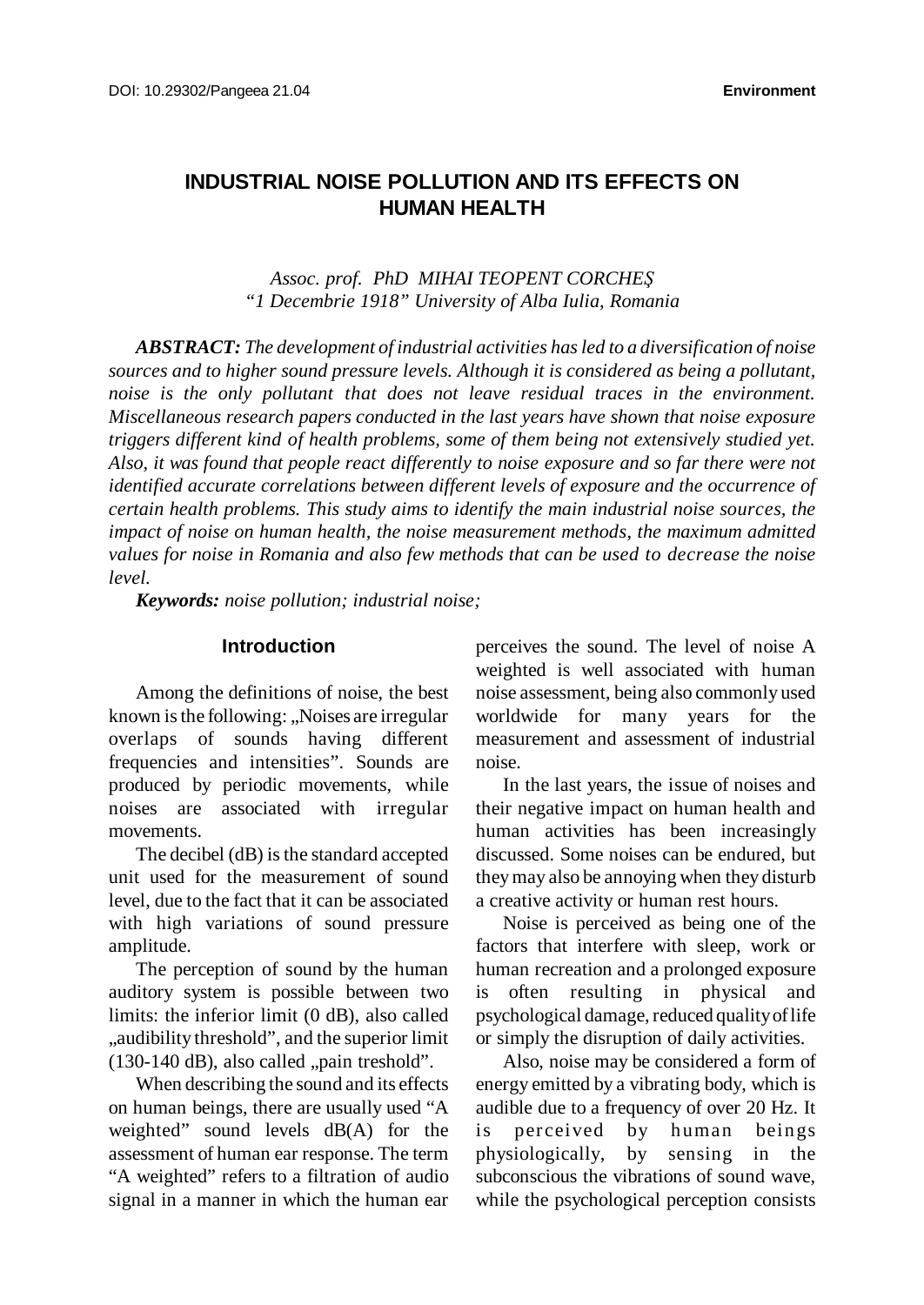in concentrating the individual's attention on that noise, without ignoring it intuitively[1].

Industrial noise comes from different technological processes, being produced during the functioning of different internal combustion engines and alsowhile operating different machineries located on the industrial sites, because of the friction between different compounds of these machineries and the raw materials and/or final products; this friction produces vibrations which propagate in the environment, being perceived by human ear as noises. Noise generating mechanisms are depending on the noisiest operations and machineries. High levels of sound pressure are caused also by different high-speed gas flows, produced by fans, steam and pressure valves. Most industrial machineries and production processes generate unwanted noise, whose mechanism depends on the production operations, the strongest noises being generated by impact production processes, by the handling and processing of various materials, by compressors and pneumatic equipment and also by heavy equipment.

Noise standards focus on the measuring of: noise level generated by industrial activities, noise level at workplace and level of sound pressure admitted at the limit of industrial facilities or at the limit of protected receivers. Industrial noises can be continuous or intermittent and they can have variable sound intensities.

The structure of the buildings supports the transmission of noises, as blocks of flats have metallic reinforcements covered in concrete, which makes them much louder than the buildings made of brick. Noise propagates along the reinforced concrete walls or along heating pipes, from one floor to another.

Noise pollution is one of the most important environmental issues. Noise isthe most common pollutant and, even though it doesn't produce a physical, perceptible residue, it produces a series of negative

effects on human health and on environment. Although in the past noise pollution has been approached in different ways by researches – some of them tackling it in accordance with its seriousness and others having a shallow approach – now it became an environmental problem whose complexity grows with the development and progress of humankind. One of the reasons why the effects of noise are not a priority, as for example economic issues are, is the difficulty of quantifying them in monetary form [2].

Noise does not affect only ear, as hearing organ, but also other organs and systems, as it follows:

- Ear and hearing: noise may lead to temporary hearing loss and, in the worst cases, even to a complete hearing loss, in which affected persons can no longer perceive faint sounds, and this loss is irrecoverable.
- Central nervous system: noise may trigger psychological and emotional effects, stress, lack of concentration, anxiety and mental fatigue. There are also signs that night noise may contribute to mental illnesses.
- Decreased attention and memory, headaches – sound can interfere with communicantion and it can lead to decreased attention and focusing ability, causing also frequent headaches.
- Sleep disorders noise may interrupt night sleep and, if this happens periodically, it may lead to extreme fatigue and decreased work capacity. There are three types of effects: effects on behaviour during the sleep (primary effects), effects on the performance and mood during the next day (secondary effects) and long-term effects on human well-being and health. The effects on the performance and mood during the next day include: sleep disorders, low-quality sleep and increased sleepiness, fatigue and iritability. Althoug other effects, such as depression and low performance are also linked to noise, the evidence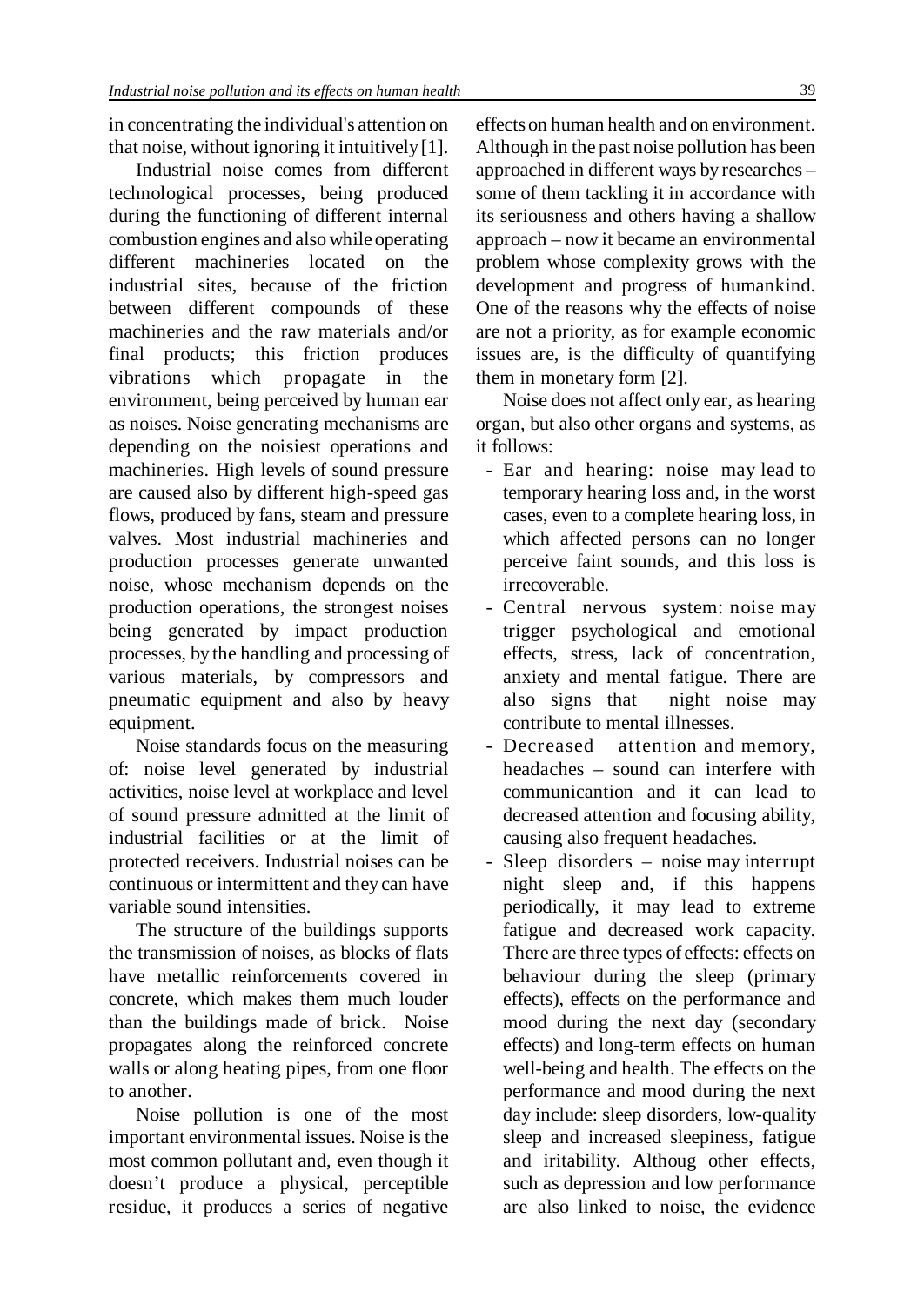existing so far is not concludent yet for researchers. The effects of night noise on sleep disorders begin at quite low sound levels and they intensify as the intensity of noise increseas. The changes between sleep stages, body movements and acceleration of cardiac rythm begin at 32 dB. In addition, the quality of sleep is probably affected at a noise level exceeding 40 dB. Awakenings during night are also caused by noise that exceeds 40 dB [7].

- Cardiovascular system: noise can increase pulse rate and blood pressure (oscillating hypertension) and it can cause arterycontraction and disturbances in blood circulation, although there is only limited evidence on this subject [7]. Professional exposure at high noise levels increases the risk of hearing deficiency and high blood pressure [9].
- Respiratory system: noise exposure increases the respiratory rate (polypnea) and the amplitude of respiratory movements; rarely, it can occur even apnea (intermittent cessation of breathing).
- Digestive system: high level noise exposure is associated with: esophagitis, gastritis, duodenitis or colitis, which are caused by increased peristaltic movements of these organs.
- Eye and its function: diminished vision and reduction (narrowing) of the visual field, visual accommodation disorders.
- Endocrine glands: hormonal disorders may occur as a response to severe noise aggression, the most common disorders being hyperthyroidism and insulin dependent diabetes mellitus [2].

As far as noise effects on children are concerned, the main problems identified are: attention and concentration difficulties, weaker dissociation between sounds and weaker speech perception, memory difficulties, poorer school performance [7].

Noise generates communication problems

and leads to high stress levels and also behavioural effects on human health [4].

The relationship between traffic noise and its effect on work efficiency shows that this type of noise affects work efficiency regardless the position of the workplace [5].

Cardiac disease risks are higher for persons living in areas with medium noise levels exceeding 65-70 dB. For these people, cardiac disease risks are ca. 20% higher than for those living in quieter areas. However, risk is also influenced by individual characteristics [7].

A study on workers exposed to industrial noise has shown that 86,5% of them were affected by noise: 36% were suffering from headaches, 19% were having tinnitus, 15% were confronting with anger episodes, 9% with insomnia and 7% reported hearing loss. Also, the study revealed that 65% of workers did not use ear protection equipment [6].

### **1. Noise emission limits**

In Romania, the maximum limits for noise level in urban areas are regulated by SR 10009-2017 "Acoustic. Noise emission limits in the environment" [8].

This standard establishes outdoor noise emission limits for each type of area and functional space, in accordance with their definitions from specific technical regulation concerning localities systematization and environmental protection.

*Noise emission limits(level of continuous equivalent A weighted sound pressure LAeqT) at the limit of functional areas:*

- recreational and resting spaces, medical and balneo-climatic treatment facilities:  $45 \text{ dB}$
- school premises, nurseries or kindergartens and children's playgrounds - 75 dB;
- stadiums, cinemas and open-air theaters, spaces for outdoor cultural, sports and entertainment events - 90 dB measured throughout the space;
- industrial premises and spaces with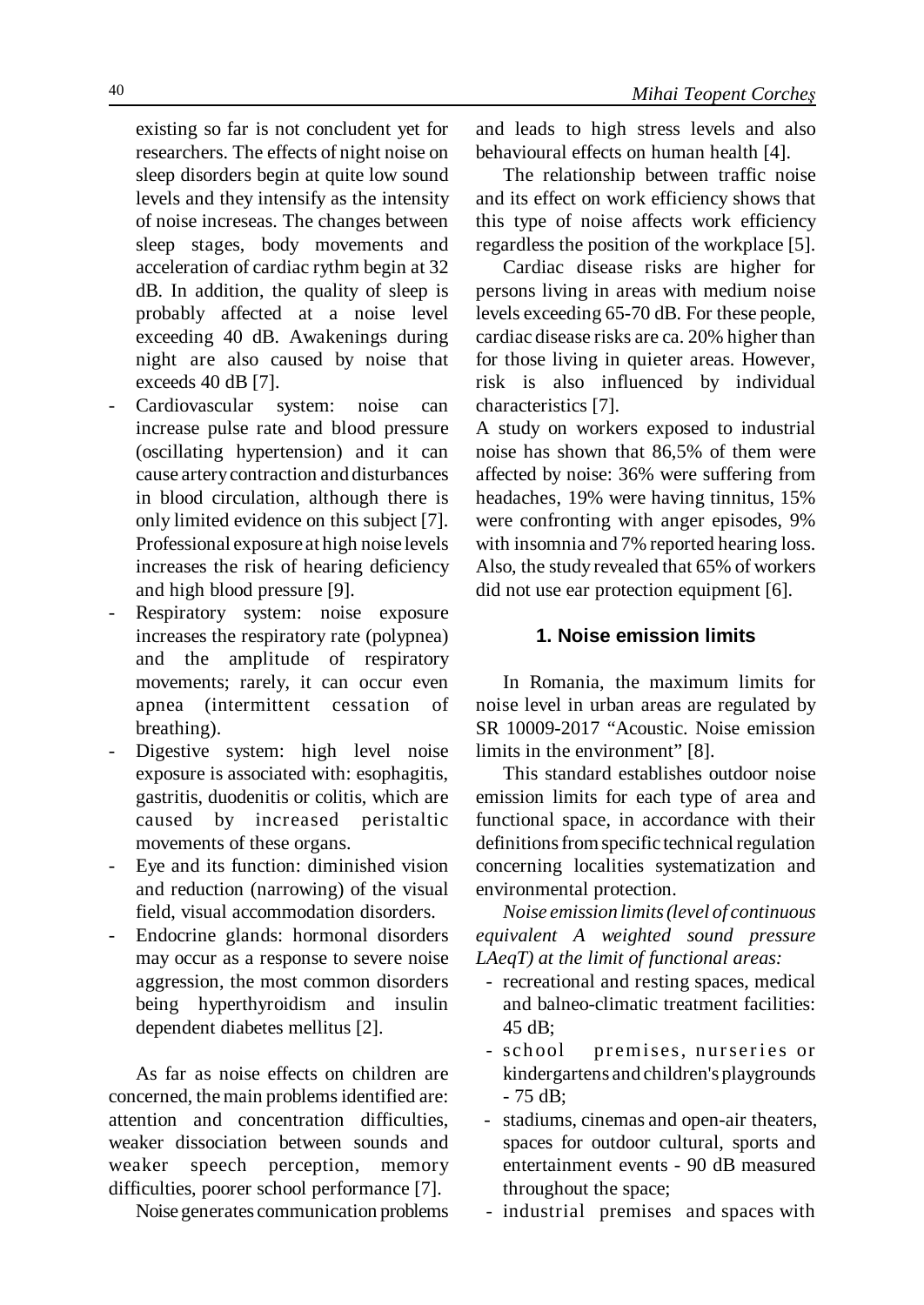activities assimilated to industrial activities - 65 dB;

- markets, commercial spaces, outdoor restaurants - 65 dB;
- car parking 70 dB.

*Noise emission limits(level of continuous equivalent A weighted sound pressure LAeqT) inside the functional areas:*

- recreational and resting spaces, medical and balneo-climatic treatment facilities: 45 dB;
- school premises, nurseries or kindergartens and children's playgrounds - 85 dB;
- markets, commercial spaces, outdoor restaurants - 70 dB;
- car parking 70 dB.

*Noise emission limits(level of continuous equivalent A weighted sound pressure LAeqT) at the limit of functional areas:*

- parks: 45 dB;
- industrial areas (harbor area included): 65 dB;
- railway areas: 65 dB;
- airports: 90 dB;
- residential area: 60 dB.

*Noise emission limits(level of continuous equivalent A weighted sound pressure LAeqT) inside the functional areas:*

- parks: 60 dB.

*Noise emission limits(level of continuous equivalent A weighted sound pressure LAeqT) at the limit of property, for residential buildingswith fenced land (yard), having maximum two levels of height:*

 - residential buildings with courtyards and two levels or less: 60 dB.

*Noise emission limits(level of continuous equivalent A weighted sound pressure LAeqT) at the limit of property, on the facade of residential buildings, which is the most exposed to noise sources originated from outside the building.*

The limit for external noise on the facade of the residential building which is the most exposed to noise sources originated from outside the building is:

 - any type of residential building or assimilated to it: 50 dB.

Noisemodeling is also a complex task, as the propagation of noise is nonlinear, there are a series of interactions between noise levels and the distance between receiver and source varies [1].

The monitoring of noise level should be a habit, not an activity implemented when there are public complaints.

#### **2. Noise level reducion methods**

In order to reduce noise at the workplace, the most common method is to provide workers with hearing protection equipment; also, to a lesser extent, there are taken actionsto reduce noise at the source. Hearing protection equipment must reduce noise to an acceptable extent, but it also should allow communication at workplace.

The control of the industrial noise level can be done by interventions on at least one of its three component parts: noise source, noise propagation way and noise receiver; this implies: the reduction of sound energy emitted by the source, a deviation or a reduction of sound energy along the propagation way and the protection of receiver using different methods.

Noise barriers are frequently used to reduce the propagation of sound between the source of industrial noise and the protected areas. They must be placed as close as possible to the source or to the receiver and they can be of several types:

 - right absorbing barriers, covered with absorbent material on the side located near the noise source, which helps absorbing some of the incident sounds and reducing the reflections that could affect receivers situated on the propagation way,